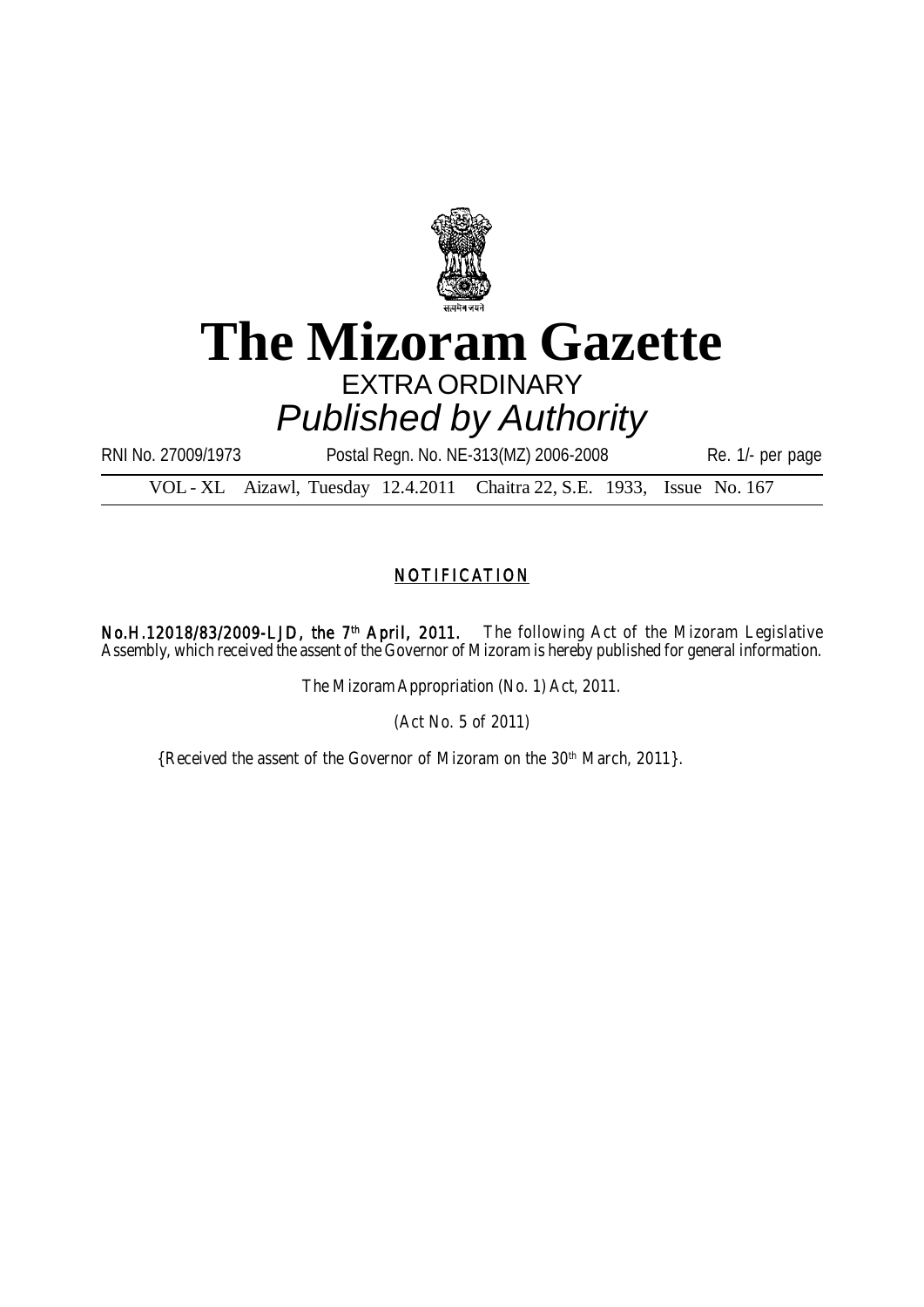### THE MIZORAM APPROPRIATION (NO. 1) ACT, 2011

AN ACT

to authorise payment and appropriation of certain sums from and out of the Consolidated Fund of the State for the services during the Financial Year of 2010-2011.

It is encted by the Legislative Assembly of Mizoram in the Sixty Second Year of the Republic of India as follows :-

Short title 1. This Act may be called the Mizoram Appropriation (No.1) Act, 2011.

Issue of Rs.817,11,48,000/ only out of the Consolidated Fund of the State of Mizoram for the Financial Year, 2010-2011.

Appropriation

- 2. From and out of the Consolidated Fund of the State of Mizoram, there may be paid and applied the sums not exceeding those as specified in column (5) of the Schedule to this Act, amounting, in the aggregate, to the sum of *Rupees eight hundred seventeen crore* eleven lakh and forty eight thousand only for defraying the several charges which will come in course of payment during the Financial Year, 2010-2011 in respect of the sevices specified in column (2) of the Schedule.
- 3. The sums authorised to be paid and applied from and out of the Consolidated Fund of the State of Mizoram by this Act shall be appropriated for the services and purposes expressed in the Schedule in relation to the said period.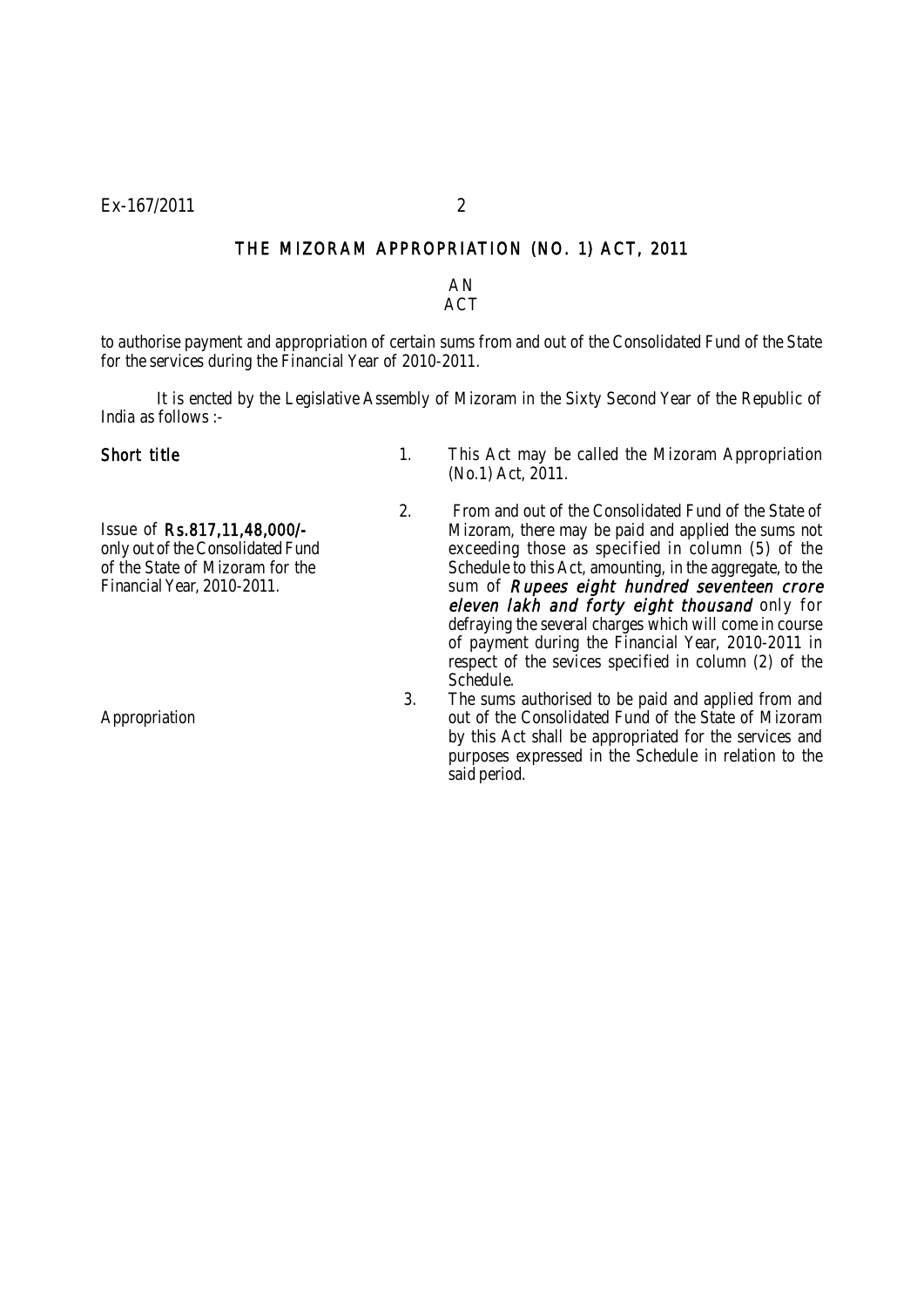## THE SCHEDULE (See Sections 2 and 3)

(In Rupees)

| De-          |                                                     |         | <b>SUMS NOT EXCEEDING</b>           |                                                |              |  |
|--------------|-----------------------------------------------------|---------|-------------------------------------|------------------------------------------------|--------------|--|
| mand<br>No   | <b>SERVICES AND PURPOSES</b>                        |         | Voted by<br>Legislative<br>Assembly | Charged on<br>the<br>Consoli-<br>dated<br>Fund | <b>Total</b> |  |
| 1            | $\overline{2}$                                      |         | 3                                   | $\overline{4}$                                 | 5            |  |
| 1            | Legislative Assembly                                | Revenue | 16720000                            | 1308000                                        | 18028000     |  |
|              | Governor                                            | Revenue |                                     | 4105000                                        | 4105000      |  |
| 2<br>3<br>4. | <b>Council of Ministers</b>                         | Revenue | 847000                              |                                                | 847000       |  |
|              | Law & Judicial                                      | Revenue | 35341000                            | 3608000                                        | 38949000     |  |
|              | Vigilance                                           | Revenue | 7313000                             |                                                | 7313000      |  |
| 5<br>6       | Land Revenue & Reforms                              | Revenue | 7549000                             |                                                | 7549000      |  |
|              |                                                     | Capital | 3200000                             |                                                | 3200000      |  |
|              | Excise & Narcotics                                  | Revenue | 9060000                             |                                                | 9060000      |  |
|              | Taxation                                            | Revenue | 9212000                             |                                                | 9212000      |  |
| 7<br>8<br>9  | Finance                                             | Revenue | 473721000                           |                                                | 473721000    |  |
| 10           | Mizoram Public Service Commission                   | Revenue |                                     | 10143000                                       | 10143000     |  |
|              |                                                     | Capital | 11368000                            |                                                | 11368000     |  |
| 11           | Secretariat Administration                          | Revenue | 42135000                            |                                                | 42135000     |  |
| 14           | Planning & Programme Implementation                 | Revenue | 32908000                            |                                                | 32908000     |  |
| 15           | <b>General Administration Department</b>            | Revenue | 47547000                            |                                                | 47547000     |  |
| 16           | Home                                                | Revenue | 433508000                           |                                                | 433508000    |  |
|              |                                                     | Capital | 20000000                            |                                                | 20000000     |  |
| 17           | Food, Civil Supplies and Consumers' Affairs Revenue |         | 6900000                             |                                                | 6900000      |  |
|              |                                                     | Capital | 618402000                           |                                                | 618402000    |  |
| 18           | Printing & Stationery                               | Revenue | 4726000                             |                                                | 4726000      |  |
| 19           | <b>Local Administration</b>                         | Revenue | 54643000                            |                                                | 54643000     |  |
| 20           | <b>School Education</b>                             | Revenue | 640452000                           |                                                | 640452000    |  |
| 21           | Higher & Technical Education                        | Revenue | 90421000                            |                                                | 90421000     |  |
| 22           | Sports & Youth Services                             | Revenue | 6334000                             |                                                | 6334000      |  |
| 23           | Art & Culture                                       | Revenue | 800000                              |                                                | 800000       |  |
| 24           | Medical & Public Health Services                    | Revenue | 163639000                           |                                                | 163639000    |  |
| 25           | Water Supply & Sanitation                           | Revenue | 187752000                           |                                                | 187752000    |  |
|              |                                                     | Capital | 298620000                           |                                                | 298620000    |  |
| 26           | Information & Publicity                             | Revenue | 651000                              |                                                | 651000       |  |
| 27           | <b>District Councils</b>                            | Revenue | 281623000                           |                                                | 281623000    |  |
| 28           | Labour & Employment                                 | Revenue | 3075000                             |                                                | 3075000      |  |
| 29           | Social Welfare                                      | Revenue | 276256000                           |                                                | 276256000    |  |
| 30           | Disaster Management & Rehabilitation                | Revenue | 1000                                |                                                | 1000         |  |
| 31           | Agriculture                                         | Revenue | 52303000                            |                                                | 52303000     |  |
|              |                                                     | Capital | 18500000                            |                                                | 18500000     |  |